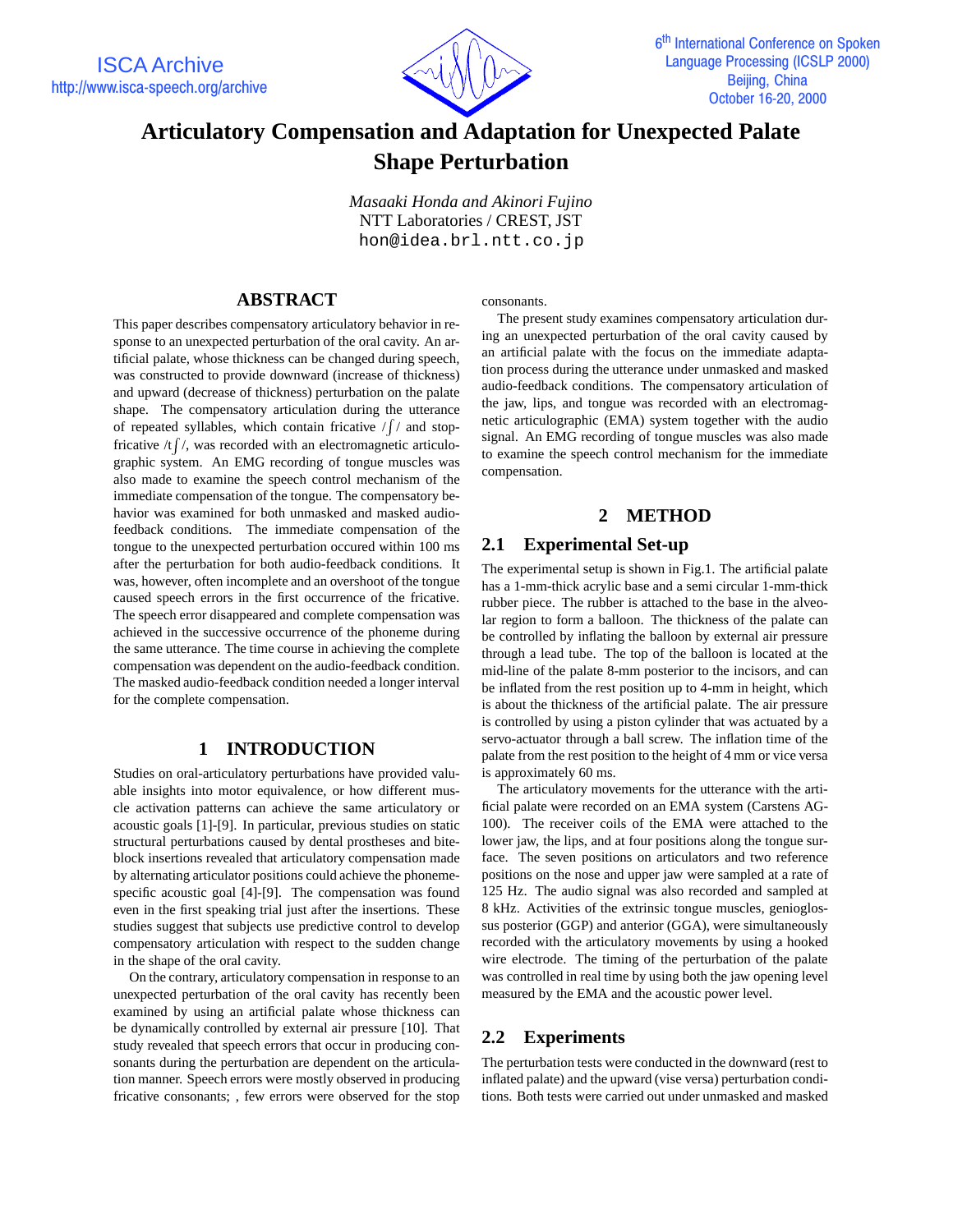

**Figure 1:** Experimental setup and air-controlled artificial palate.

audio-feedback conditions. The audio-feedback masking was implemented by listening to pink noise of 88 dB SPL during the utterance.

The repeated syllables  $\frac{\sqrt{a}}{a}$  and  $\frac{\pi}{a}$  were used as speech sample. Each syllable was uttered eight times with the leading syllable /iya/. The fricative and fricative-stop pairs, each which have a different articulation manner but the same articulation place, were selected to investigate the compensatory articulation caused by the perturbation of the palate shape. The subjects were two male adults. The number of speaking trials for each perturbation condition was 30

The perturbation was randomly given at the timing of the production of the open vowel /a/ in the leading syllable /iya/ so that the subject was unaware of the modified palate shape until his tongue contacted the palate. In order to minimize the expectation effect on the perturbation by the subject, the perturbation was given with occurrence probability of 0.2, and the perturbation tool was placed in an acoustic shelter to prevent mechanical noise.

#### **3 RESULTS**

# **3.1 Compensatory articulation with modified palate shape**

Figure 2 shows the articulatory motions in the midsagittal plane during repeated syllable  $\sqrt{a}$  uttered with the normal (un-inflated) and modified (inflated) palate. Both fricative and



**Figure 2:** Plots of jaw (J), lips (UL, LL) and tongue (T1,T2,T3, T4) positions for repeated syllables  $/\sqrt{a}$  uttered with normal (un-inflated) and modified (inflated) palate.

stop-fricative speech uttered with the palate inflated was correctly perceived in most of the speaking trials. This finding is identical to that of previous studies, in which a fixed device was inserted into the oral cavity. Articulatory compensation with respect to the inflated palate is apparent in tongue positions  $T_1$  to  $T_3$ . These positions shift downward along the modified palate shape. On the contrary, the lower jaw, the lips and the tongue back position  $T_4$  showed no significant differences compared with their normal articulatory positions.

# **3.2 Unexpected perturbation**

## **3.2.1 Downward perturbation**

Figures 3 to 5 show the time function of the horizontal and vertical positions of the jaw and the tongue, EMG signals of two extrinsic tongue muscles, and speech signal for difference perturbation conditions. The articulatory and EMG data were averaged over speaking trials, in which each reference timing was set at the onset of tongue constriction or closure in the initial consonant. Speech signal for a typical trial was displayed. The onset of the trigger signal corresponds to the instant at which the perturbation was given.

Figure 3 shows the result for the downward perturbation. in the repeated syllable  $/\sqrt{a}$ . The articulatory movements to the unexpected perturbation are almost identical to those in the normal condition until the onset of articulating  $/f /$ . Then, during production of  $/f/$ , the vertical positions of the points on the tongue are immediately lowered to by about 4 mm and moved backward to by about 3 mm. Although the contact timing cannot be accurately estimated from the EMA data, the lowering begins around 100 ms after the onset of the articulation of  $/f$ . The speech sound was most often misidentified as  $/t \int / \ln t$  the initial syllable and was correctly perceived as /R / in the following syllables. Speech error in the initial syllable is interpreted as an overshoot of the tongue relative to the modified palate shape, which results in vocal-tract closure. The complete compensation by the tongue continued from the second to the end syllable in most of the speaking trials.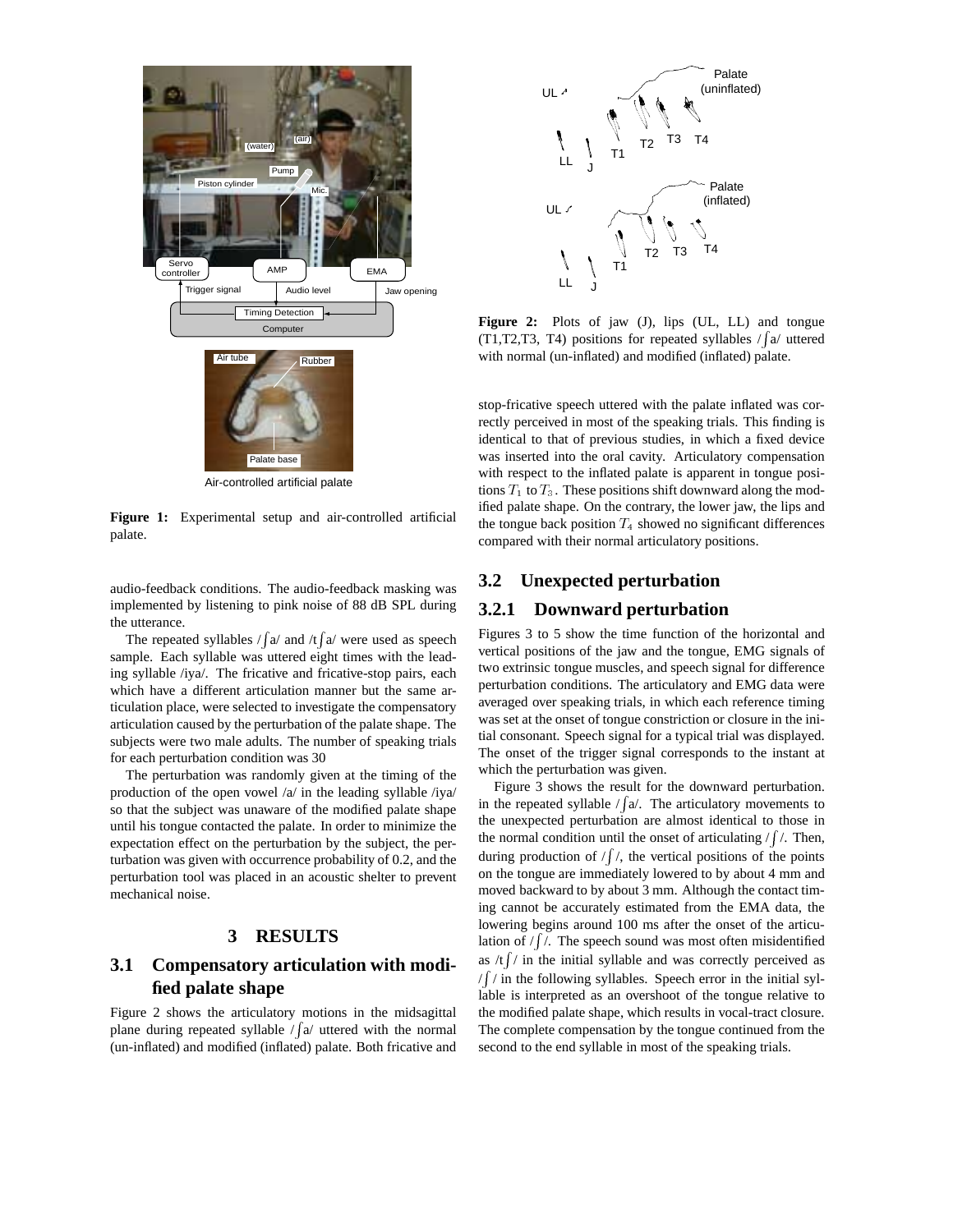

**Figure 3:** Articulatory movements of the jaw (J) and tongue  $(T_1, T_2, T_3)$  and EMG signals in the unperturbed (thin line) and downward-perturbed (thick line) conditions for repeated syllables of  $/$  [a $/$ . Audio-feedback is unmasked.

The immediate compensation seems to be an active compensation produced by the subject adjusting his motor control. The EMG signal on the tongue muscle GGA is slightly smaller in magnitude, but there is no significant difference in the magnitude of the EMG signals between the unperturbed and perturbed conditions. Although the EMG magnitude significantly differs across the vowel /i/, fricative /  $\int$  / and stop-fricative /t  $\int$  / (see Fig. 4), which are characterized by difference of tongue height, the downward displacement caused by the compensation is not explained by both muscle activities. Further studies on EMG measurement are be needed in order to ascertain the muscle adjustment related to the downward compensation of the tongue.

Figure 4 shows the result for the downward perturbation in repeated syllable /t  $\int a$ . Compared with / $\int a$ , the magnitude of the downward displacement is small, but the time course is very similar. The speech sound during the perturbation was correctly perceived in all speaking trials. This means that the vocal tract closure for the stop consonants is less disturbed even if the palate shape suddenly changes, while the narrow constriction of the vocal tract in the case of the fricative consonant is severely disturbed by it.

## **3.2.2 Upward perturbation**

Figure 5 shows the result for the upward perturbation in a repeated syllable  $/\sqrt{a}$ . In the unperturbed condition, the palate shape was inflated during speech. The articulatory compensation to the modified palate begins before the onset of the vocal-tract constriction in the initial syllable. This suggests that predictive motor control is employed to adapt the tongue



**Figure 4:** Articulatory movements of the jaw (J) and tongue  $(T_1, T_2, T_3)$  and EMG signals in the unperturbed (thin line) and downward-perturbed (thick line) conditions for repeated syllables /t  $\int a$ . Audio-feedback is unmasked.

movement to the modified palate shape, if the subject is aware of the modified palate shape.. When the palate shape is upward perturbed (un-inflated), the tongue articulation is immediately restored to that with the normal palate and does not show any undershoot to the palate. Then, the upward perturbation causes no speech error.

## **3.2.3 Masked audio-feedback effect**

Figure 6 shows the result for the downward perturbation when the audio-feedback is masked during the repeated syllable  $\sqrt{\frac{R}{L}}$ a/. The immediate compensation occurs just after the onset of the initial fricative, even if the audio feedback is masked. This suggests that the tactile information gathered by sensing the tongue-palate contact or intra-oral pressure is used to develop the compensation. Although the compensatory behavior is similar to that in the unmasked condition, the downward displacement of the tongue to the perturbation is smaller and the compensation in first several syllables is incomplete in producing the correctly perceived sound  $/ \int /$ . The interval in which the complete compensation was achieved, varied among the speaking trials. This suggests that audio-feedback is efficiently used in finely adjusting the tongue position to form a vocal-tract constriction. The audio-feedback effect on the articulatory compensation is more apparent for the fricative in the downward perturbation. In the stop-fricative and the upward perturbation, correctly perceived speech was produced in the masked audio-feedback condition. The effect seems to be dependent on the difficulty in the perturbation task as well as the articulation manner.